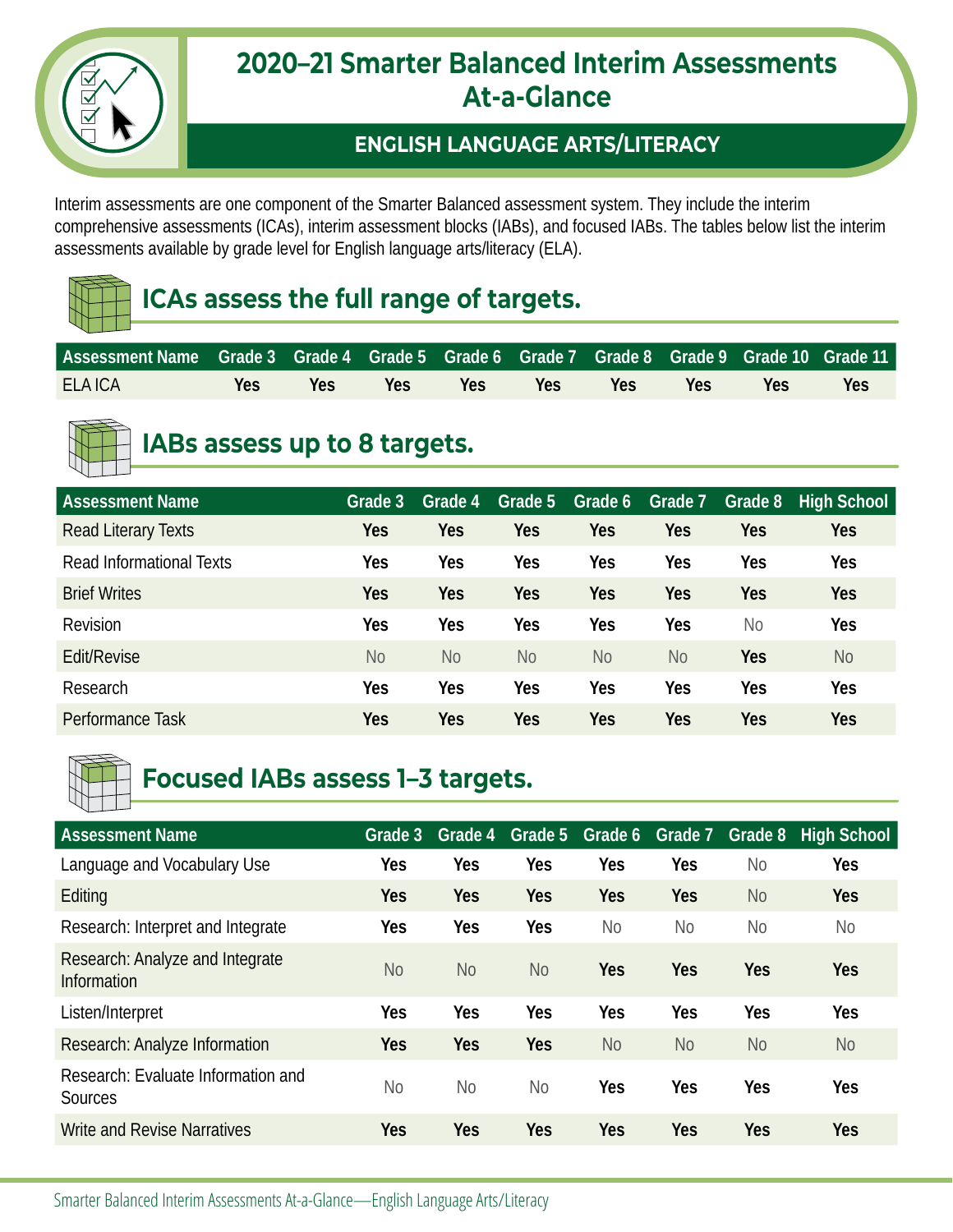#### **2020–21 Smarter Balanced Interim Assessments At-a-Glance**

#### **MATHEMATICS**

Interim assessments are one component of the Smarter Balanced assessment system. They include the interim comprehensive assessments (ICAs), interim assessment blocks (IABs), and focused IABs. The tables below list the interim assessments available by grade level for mathematics.

## **ICAs assess the full range of targets.**

| l Assessment Name Grade 3 Grade 4 Grade 5 Grade 6 Grade 7 Grade 8 Grade 9 Grade 10 Grade 11 I |     |      |                  |            |                  |     |     |     |     |
|-----------------------------------------------------------------------------------------------|-----|------|------------------|------------|------------------|-----|-----|-----|-----|
| Mathematics ICA                                                                               | Yes | Yes: | Yes <sup>1</sup> | <b>Yes</b> | Yes <sup>1</sup> | Yes | Yes | Yes | Yes |



### **IABs assess up to 8 targets.**

| <b>Assessment Name</b>                                                       | Grade 3        | Grade 4        | Grade 5        | Grade 6        | Grade 7        | Grade 8    | <b>High School</b> |
|------------------------------------------------------------------------------|----------------|----------------|----------------|----------------|----------------|------------|--------------------|
| Operations and Algebraic Thinking                                            | Yes            | <b>Yes</b>     | <b>Yes</b>     | <b>No</b>      | <b>No</b>      | <b>No</b>  | <b>No</b>          |
| Measurement and Data                                                         | <b>Yes</b>     | <b>Yes</b>     | <b>Yes</b>     | <b>No</b>      | <b>No</b>      | <b>No</b>  | <b>No</b>          |
| Number and Operations-Fractions                                              | No             | <b>Yes</b>     | <b>Yes</b>     | N <sub>o</sub> | <b>No</b>      | <b>No</b>  | N <sub>o</sub>     |
| Number and Operations in Base Ten                                            | N <sub>o</sub> | <b>Yes</b>     | <b>Yes</b>     | N <sub>o</sub> | <b>No</b>      | <b>No</b>  | <b>No</b>          |
| The Number System                                                            | No             | No             | No             | <b>Yes</b>     | <b>No</b>      | <b>No</b>  | N <sub>0</sub>     |
| <b>Expressions and Equations</b>                                             | N <sub>o</sub> | N <sub>o</sub> | <b>No</b>      | <b>Yes</b>     | <b>Yes</b>     | <b>Yes</b> | <b>No</b>          |
| Geometry                                                                     | <b>No</b>      | N <sub>o</sub> | N <sub>o</sub> | N <sub>o</sub> | <b>Yes</b>     | <b>Yes</b> | <b>No</b>          |
| Algebra and Functions I-Linear<br>Functions, Equations, and Inequalities     | <b>No</b>      | N <sub>o</sub> | <b>No</b>      | <b>No</b>      | <b>No</b>      | <b>No</b>  | <b>Yes</b>         |
| Algebra and Functions II-Quadratic<br>Functions, Equations, and Inequalities | No             | N <sub>0</sub> | N <sub>o</sub> | N <sub>o</sub> | N <sub>0</sub> | <b>No</b>  | Yes                |
| <b>Geometry Congruence</b>                                                   | N <sub>o</sub> | N <sub>o</sub> | <b>No</b>      | N <sub>o</sub> | <b>No</b>      | <b>No</b>  | <b>Yes</b>         |
| Geometry Measurement and Modeling                                            | N <sub>o</sub> | N <sub>o</sub> | N <sub>o</sub> | N <sub>o</sub> | <b>No</b>      | <b>No</b>  | Yes                |
| Performance Task                                                             | Yes            | <b>Yes</b>     | Yes            | Yes            | <b>Yes</b>     | Yes        | Yes                |



# **Focused IABs assess 1–3 targets.**

| <b>Assessment Name</b>                                          | Grade 3 | Grade 4   |           | Grade 5 Grade 6 Grade 7 |    |    | Grade 8 High School |
|-----------------------------------------------------------------|---------|-----------|-----------|-------------------------|----|----|---------------------|
| Multiplication and Division: Interpret,<br>Represent, and Solve | Yes     | No        | <b>No</b> | No.                     | No | No | N <sub>o</sub>      |
| Properties of Multiplication & Division                         | Yes     | No        | No        | No.                     | No | No | No                  |
| Multiply and Divide within 100                                  | Yes     | <b>No</b> | <b>No</b> | No.                     | No | No | <b>No</b>           |
| Number and Operations in Base Ten                               | Yes     | No        | No        | No.                     | No | No | N <sub>o</sub>      |

Smarter Balanced Interim Assessments At-a-Glance—Mathematics